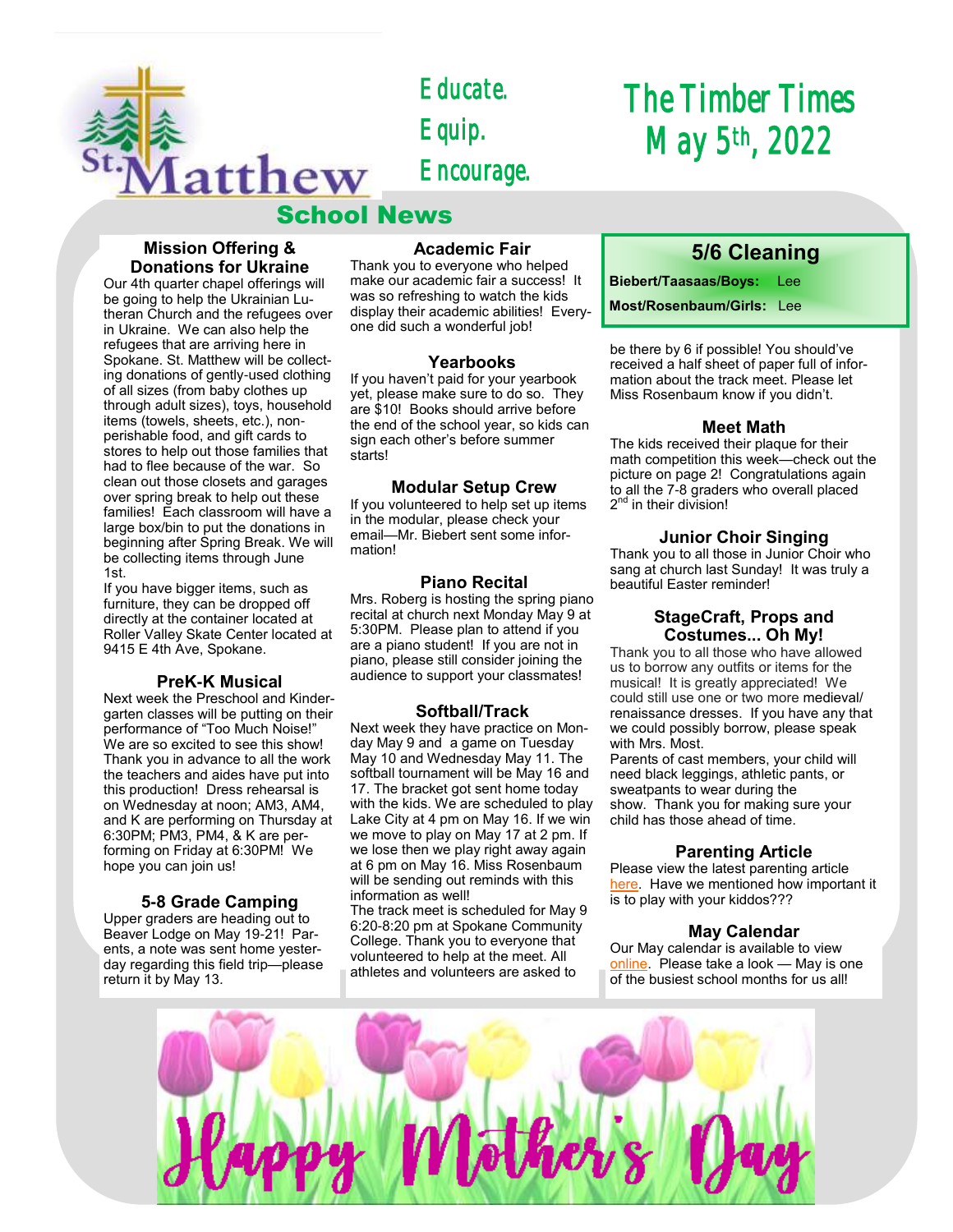# Page 2 MIGHTY TIMBERS



# Classroom News **Preschool News**

Miss Donna Lindsay(509.638.5361)

How can it be May already?? This month is going to just zoom by and school will be over before we know it!! We are still focusing on Frogs this week, with a little Mother's Day, some seed planting and a few play practices thrown in to make things exciting!!

Thank You SO very much to all of the families that so graciously blessed my aides and me with beautiful gifts for Teacher Appreciation Week!! We are SO blessed to have YOU in our lives!! We truly appreciate all of YOU!! Thank you from the bottom of our hearts!! You are all SO amazing!!

All of our Centers are still geared towards our Frog Theme. We have lily pads in our Drama Center that the children can play a bean bag toss game. Our Math Center has cards with a frog and some flies. The children need to count the number of flies and clip the clothespin on the correct number. The Reading Center is chocked full of Frog books and our Sensory Center still has gel beads, lily pads, frogs and water that the children can have fun with water play. A great week in preschool!!

Next Wednesday, May 11 at 12:00 noon, we have our BIG dress rehearsal for our musical, "Too Much Noise". A note went home this week detailing the procedure. Three year old and four year old classes are invited to attend this rehearsal. Thursday, May 12 and Friday, May 13 are the performance nights. Morning 3's, morning 4's and Kindergarten will perform on Thursday night at 6:30 pm. Afternoon 3's, afternoon 4's and Kindergarten will perform on Friday night at 6:30 pm. The children have been working extremely hard on this play. We hope to see all of you there!!

Next week, we will be reviewing letters "U, V, W, X, Y and Z". Four year old classes, please bring something for show 'n' tell that begins with any of those letters.

Our bible verse we will learn in class is Luke 11:28 "Hear the word of God."

Have a blessed weekend and let all of the moms in your life know that you appreciate them!! Happy Mother's Day!!

#### **Kindergarten News** Miss Rachel Taasaas (360.271.5201)

#### **Graduation**

Kindergarten graduation is a month away on Sunday, June 5 at 10 am. They will be getting their diplomas as well as singing a song during the service. I will send the words home in your child's yellow folder. We are singing verses 1 and 3 as well as the refrain.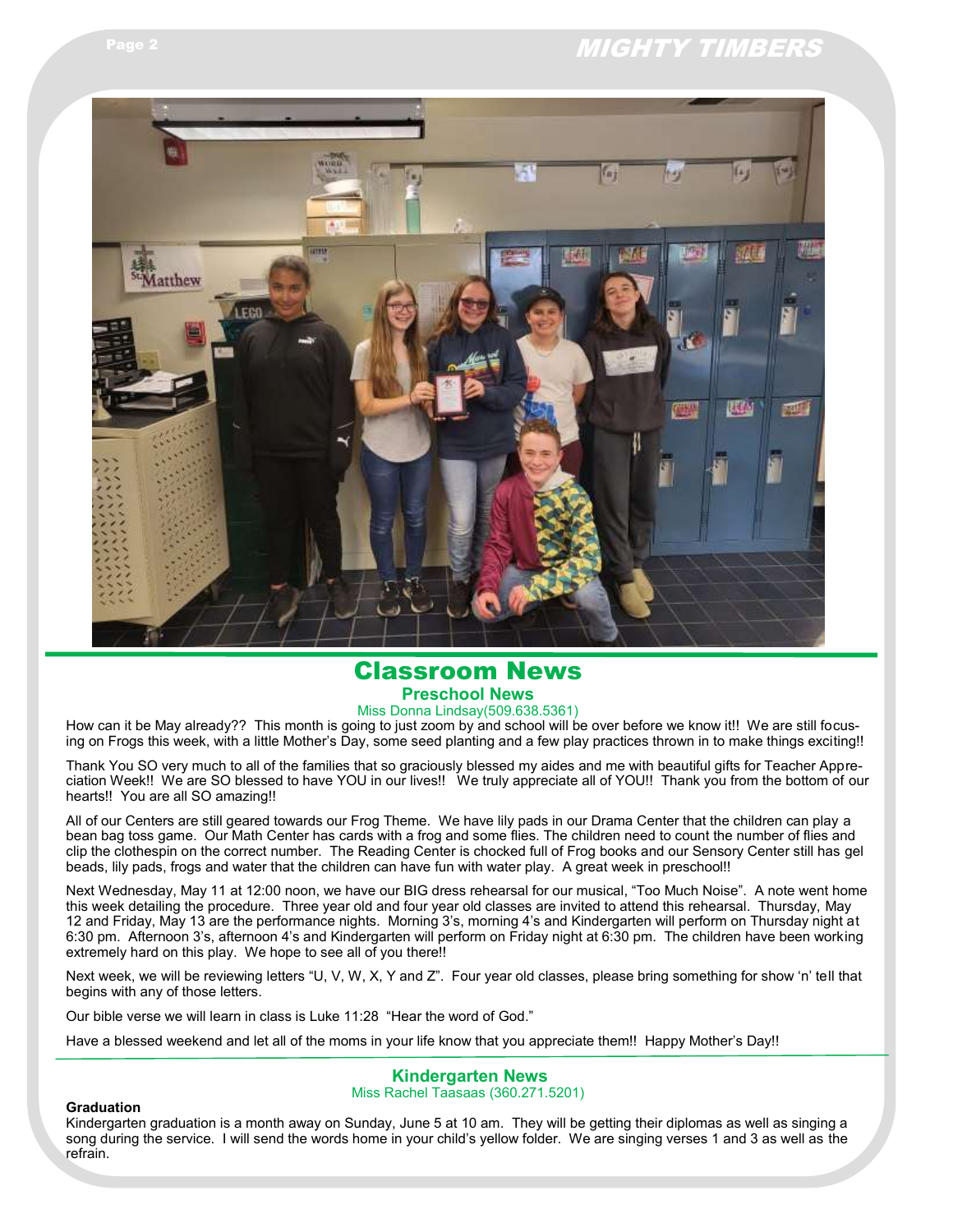# **Memory Work**

**May 12-** Consequently, faith comes from hearing the message, and the message is heard through the word of Christ. Romans 10:17

#### **Academic Fair**

I am so proud of how hard everyone worked at the Academic Fair! I hope everyone was able to stop by and see the art that K- $8<sup>th</sup>$  did and hear some of the speeches. God has blessed our students with so many wonderful gifts.

#### **Too Much Noise!**

Our dress rehearsal is at noon on Wednesday, May 11. Anyone is welcome to attend. Please make sure your child has their costume at school that morning.

# **1st-2nd Grade News**

Miss Erika Rosenbaum (269.326.5437)

#### **Memory Work/Christlight**

- 5/10 Romans 1:16
- 5/12 1 Peter 5:8b
- Please read the Bible stories (The Coming of the Holy Spirit and Peter's Sermon) from this week with your child this weekend and sign and return the GREEN sheet.

#### **1st Grade Homework**

- Purple bookmark (Theme 9-2) will be due May 9.
- Lightning Words (Theme 9 Week 3) will be due May 13. Make sure to be turning these in or a free pass will be used.
- Spelling test will be on May 13. We are working on the vowel sound in coin. These are the words for next week: coin, soil, boy, oil, toy, point, moist, destroy, together, enough. Please work with your child to learn these words.
- Read 20 minutes a day.

# **2nd Grade Homework**

- Spelling test will be on May 13. We are working on whether or not we need to drop the final e before adding the suffix. These are the words for next week: making, taking, having, baked, saved, loved, shaker, gamer, loveable, useless, hopeful, and bravest. Please work with your child to learn these words.
- Read 20 minutes a day.

#### **Extra Notes**

- Please bring a water bottle every day!
- Toys have been being brought to school and given to other children. Please keep the toys at home unless it is being brought to school for show-n-tell. Also remind your child not to be trading items at school. Thank you.
- Headphones will be getting sent home this week as we no longer will need them. Please do not have your child keep them in their backpack. Keep them at home.
- Make sure to have your child wear tennis shoes on Fridays.
- We will be singing "I Want to Walk as a Child of the Light" for the graduation service on June 5. We will be singing verses 1 and 3 along with the refrain. A copy of the music will be in your child's pink folder.

# **3rd-4th Grade News**

#### Mrs. Michelle Most (832.212.9102)

Thank you for the outpouring of love and support during this teacher appreciation week! I have enjoyed teaching your child this year! To see all the growth and new knowledge take root really is incredible! Thank you!

**Science -** We are busy learning about the plant and animal kingdoms. This week we began working on a slide presentation of one division of the animal kingdom! They have received a rubric to go along with the instructions to know exactly what the criteria is. The presentations will be presented on Monday.

**Social Studies** - We are wrapping up our work on our Washington State reports. They are due on Monday. Our next area of study are the Native Americans across the United States.

**Reading-** We are continuing our adventure with the Ingalls family in Little House on the Prairie. We have learned about digging a well and the dangers that go along with it.

#### **Extra Notes**-

- Please send a water bottle to school with your child each day.
- Thank you to everyone who came to the Academic Fair and supported all our students! It was a great night seeing all the talent the Lord has blessed the students with.
- Mark your calendars, we are set to sing for graduation on Sunday, June 5th at 10 am. It will be great to hear all of the children's voices sing together one more time this year.
- The school-wide bocce ball tournament has begun! Each student partnered up with a student from a different classroom and came up with a team name. Now the fun begins during recess. Who will come out on top?
- We have a lot of summer birthdays in our classroom! So if you/your child would like to celebrate their birthday during the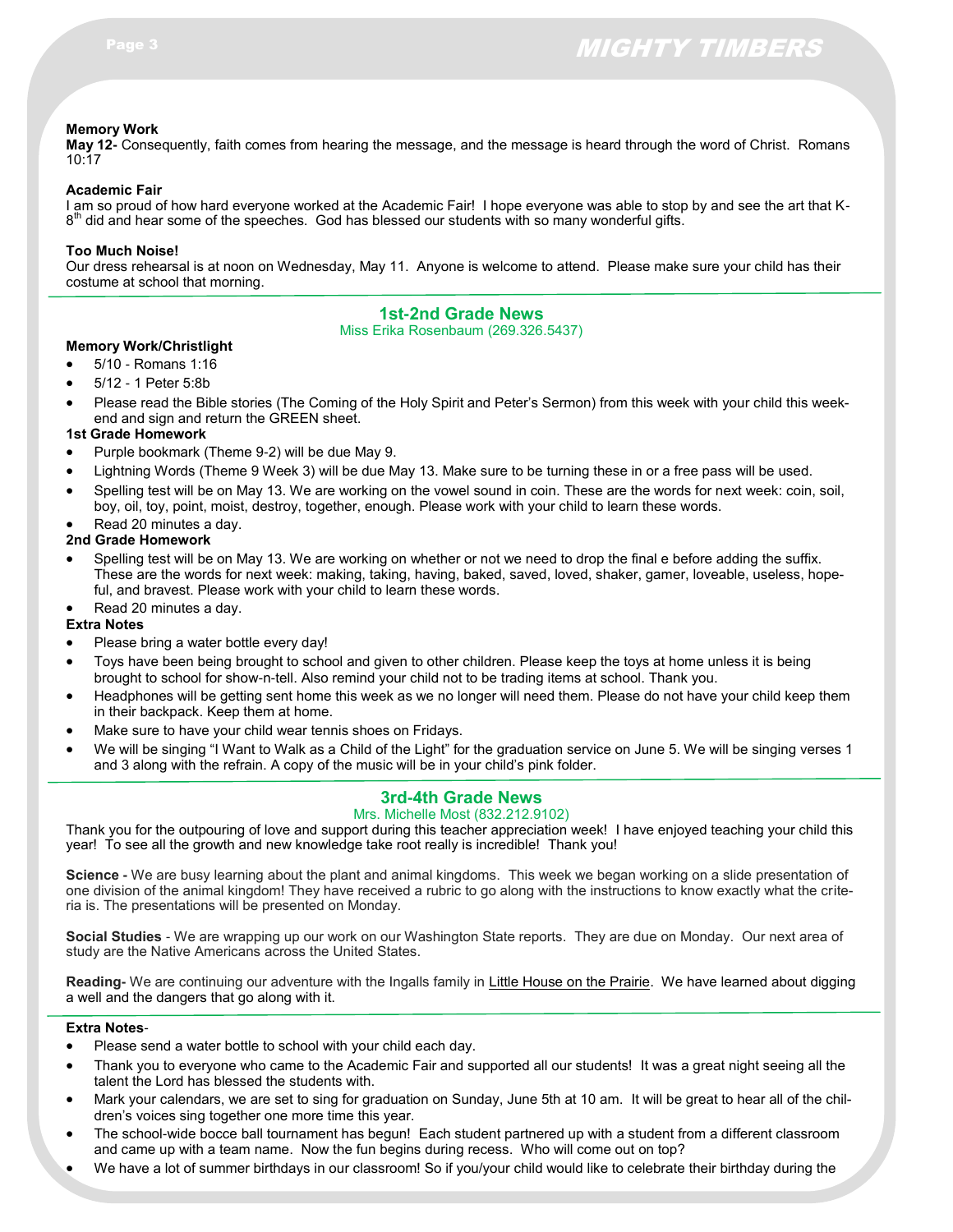school year let me know what day during their week would work best for you! June birthdays will be celebrated the week of May 16-20. July birthdays will be celebrated the week of May 23-27. If you have any questions, please feel free to ask!

Have a blessed week in the Lord!

# **5th-8th Grade News**

Mr. Jacob Biebert (715.402.0094)

The first week of our last month of school is done! Our last MAP test of the year is done! However, the annual bocce ball tourney is just beginning. This will be our biggest tournament yet.

Here is next week's memory work:

Monday 5/9: Psalm 103:1,2, Psalm 118:1; Wednesday 5/11: Third Article; Friday 5/13: Isaiah 1:18, 1 Corinthians 10:31, 1 Corinthians 9:7

Our chapter 11 test for 5-6<sup>th</sup> grade history is next Tuesday. Next week we will begin digging into the heart of the Revolution. I am excited to show the children the video that we watched in Washington D.C. in 4D about the Revolution. I will have to shake their chairs and throw snow at them in order to give them the 4D experience in our classroom though.

The 7-8<sup>th</sup> grade history class finished up their reports to Congress on the Hanford Nuclear Reservation this week. Next week we will continue to dig into this topic a bit more.

We are close to finishing up our study of the taxonomy of organisms. A test is coming soon.

Thank you for giving me the opportunity to teach your children. During teacher appreciation week it has reminded me how wonderful my job truly is. Yes, teaching can be frustrating at times, but each day is fun, exciting, and totally worth it. Thank you for all you do to help in our partnership with your child's education.

Please don't forget to turn in your camping trip forms. It is crazy that trip is coming up already. God's Blessings on your weekends.